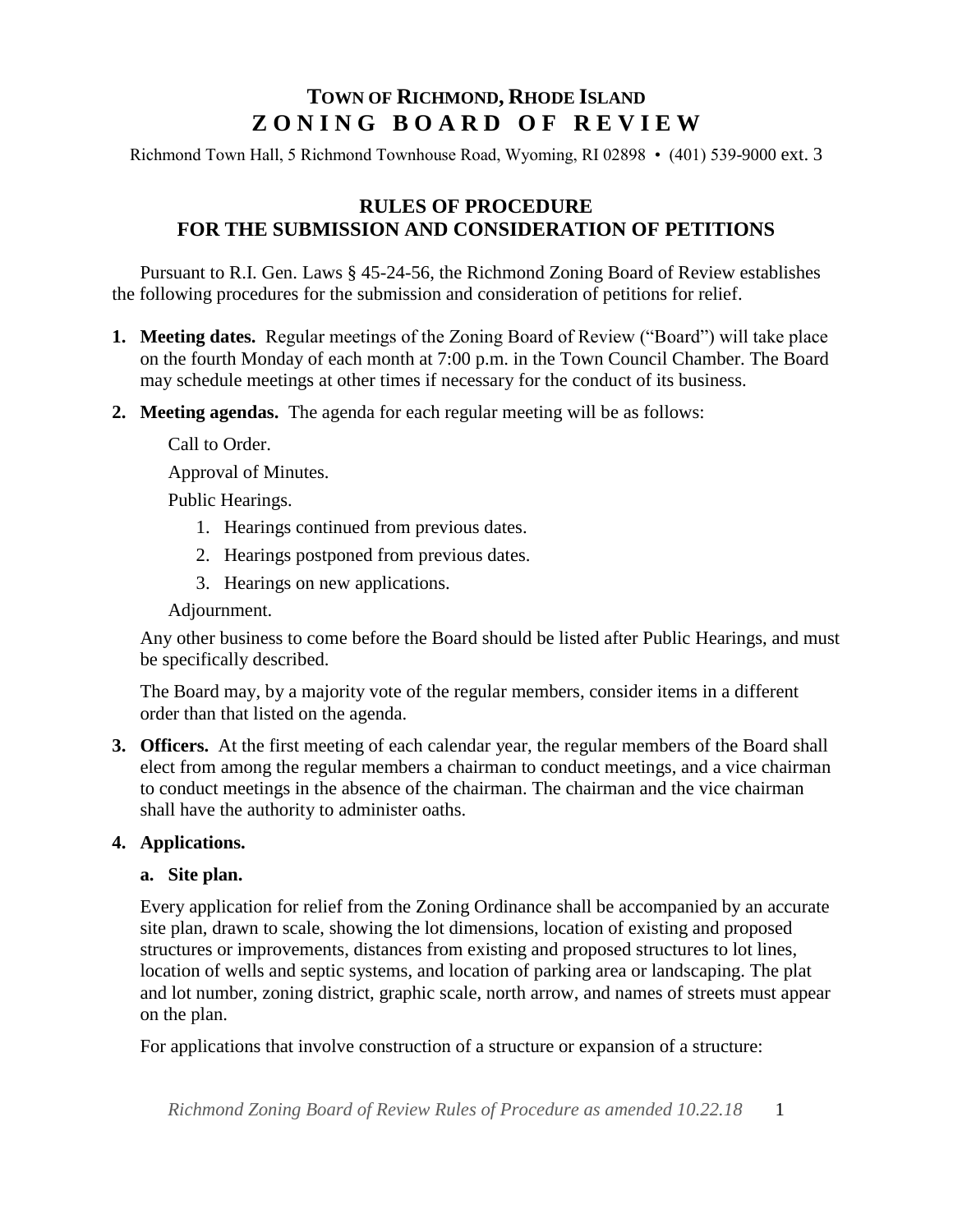- 1. The site plan shall show the location on the site of freshwater wetlands and wetland buffers, as defined by Rhode Island law and by R.I. Department of Environmental Management regulations.
- 2. The site plan shall be prepared by a registered professional engineer or a registered land surveyor.

At the request of an applicant, the Board may waive any of the details listed above that are required to appear on a site plan. A waiver must be requested in writing, and must be considered at a Board meeting that takes place before the date on which the public hearing is scheduled.

The Board has the right to request that the applicant provide additional information if that information is necessary for consideration of the application.

## **b. Notice information.**

Every application to the Zoning Board of Review shall include:

- 1. A copy of a portion of the Tax Assessor's Map showing the property that is the subject of the application, and showing all lots that are within 200 feet of the perimeter of the subject property.
- 2. A list of the names and addresses of the owners of all property within 200 feet of the perimeter of the subject property. This information may be found in Town records.

The sample Radius Map and sample Abutters List in the Appendix to these Regulations are provided to applicants for the purpose of illustration only.

# **c. Information on ISDS or OWTS.**

If the proposed construction requires installation, repair, relocation, or upgrading of an Onsite Wastewater Treatment System (OWTS) or an Individual Sewage Disposal System (ISDS), or a change of use permit, a copy of the application to the R.I. Department of Environmental Management must be submitted.

# **d. Notice by mail.**

Section 18.52.040 of the Zoning Ordinance requires applicants to send notice of the public hearing to owners of property within 200 feet of the subject property by first class mail, postage prepaid. Applicants may send notice by certified mail in addition to notice by first class mail, but applicants may not substitute notice by certified mail for the notice required by the ordinance.

**5. Development plan review**. The zoning enforcement officer shall review each application at the time it is submitted to determine whether to recommend advisory development plan review pursuant to Section 18.54.080 of the Zoning Ordinance. If the zoning enforcement officer determines that the application should be referred to the Planning Board for advisory development plan review, the zoning enforcement officer shall so advise the Board in writing. The zoning enforcement officer shall send a copy of any such recommendation to the applicant.